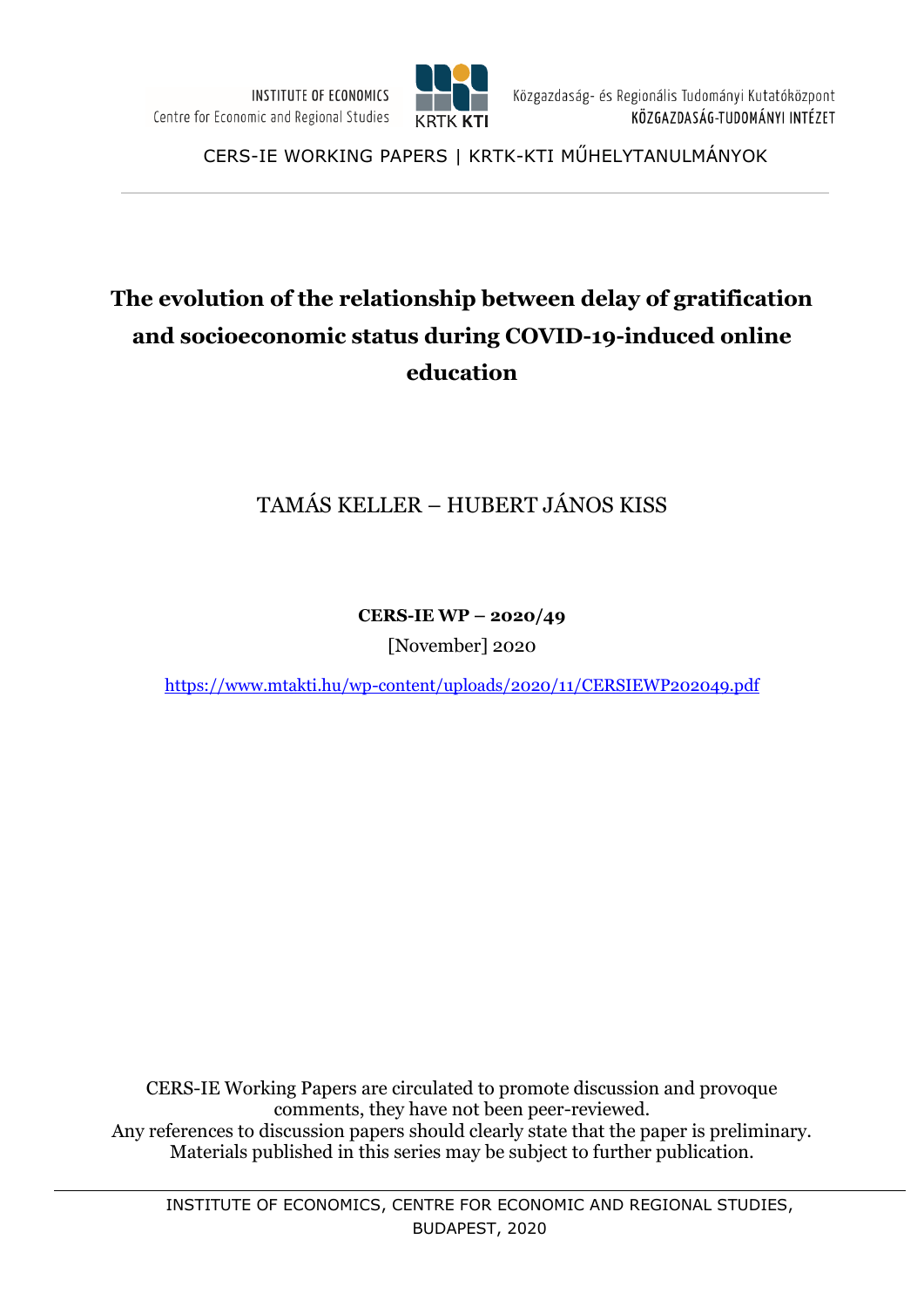#### ABSTRACT

We show the evolution of the delay of gratification (DG) of 951 students aged 10-14 years old during COVID-19-induced home-based online education by exploiting data from two waves of voluntary online surveys. Students with the highest socioeconomic status (SES) experienced a marginally significant absolute increase in DG, opening up a relative advantage between lowand high-SES students. The additional effort that high-SES parents invested due to the flexible home-office arrangements into the control and support of their offspring's' learning may have spurred these changes. Students' DG is thus malleable according to the quantity and quality of time parents spend with their children.

JEL codes: C93,D91,I24

Keywords: Delay of gratification; Socioeconomic status; COVID-19 pandemic; Primary school students; Online education

Tamás Keller Computational Social Science - Research Center for Educational and Network Studies, Centre for Social Sciences. 1097 Budapest, Tóth Kálmán utca 4. and Institute of Economics, Centre for Economic and Regional Studies. 1097 Budapest, Tóth Kálmán utca 4. e-mail: [keller.tamas@tk.mta.hu](mailto:keller.tamas@tk.mta.hu)

Hubert János Kiss Institute of Economics, Centre for Economic and Regional Studies. 1097 Budapest, Tóth Kálmán utca 4. and Department of Economics, Corvinus University of Budapest. 1093 Budapest Fővám tér 8. e-mail: kiss.hubert@krtk.mta.hu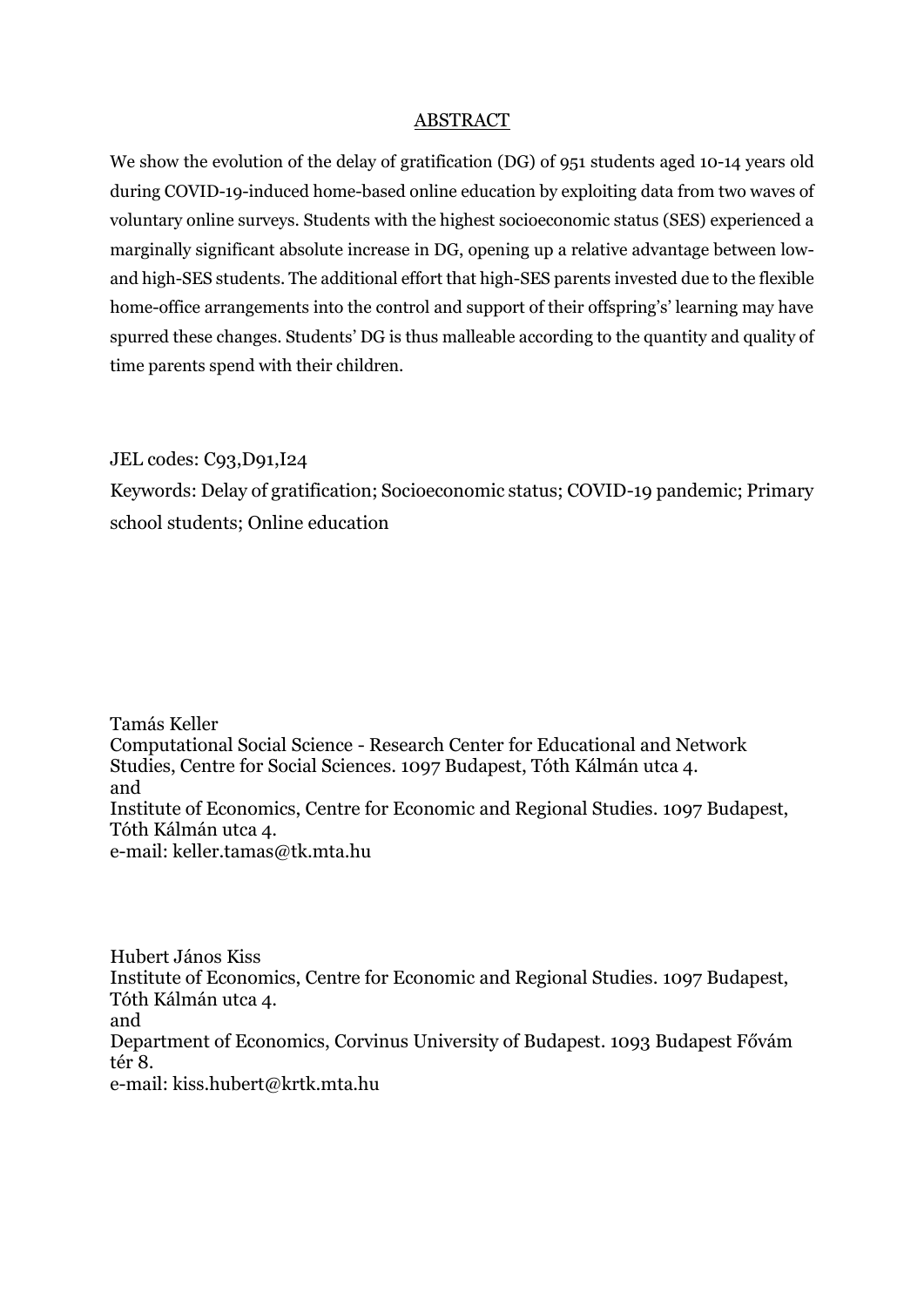# **A késleltetett jutalom és a szocioökonómiai háttér közötti kapcsolat alakulása a COVID-19 miatt bevezetett távoktatás alatt**

# KELLER TAMÁS – KISS HUBERT JÁNOS – SZÁMADÓ SZABOLCS

# ÖSSZEFOGLALÓ

Bemutatjuk a késleltetett jutalom kísérletben hozott döntések alakulását 951, 10-14 éves diák példáján keresztül, akik a COVID-19 miatt bevezetett távoktatás során önkéntesen részt vettek egy online felmérés két hullámában. A legmagasabb szocioökonómiai háttérrel rendelkező diákok esetében marginálisan szignifikáns mértékben javult az abszolút teljesítmény a késleltetet jutalom kísérletben, növelve a relatív előnyüket a rossz szocioökonómiai háttérrel rendelkező diákokkal szemben. Ezen változások mögött az állhat, hogy a magas szocioökonómiai háttérű szülők a home office-nak köszönhetően több energiát fektethettek abba, hogy a gyermekeik tanulását felügyeljék és támogassák. Úgy tűnik, hogy a diákok késleltetett jutalom kísérletben hozott döntései alakíthatóak, a szülőkkel töltött idő mennyiségének és minőségének a függvényében.

JEL: C93,D91,I24

Kulcsszavak: Késleltetett jutalom, szocioökonómiai háttér, COVID-19 járvány, általános iskolai diákok, online tanulás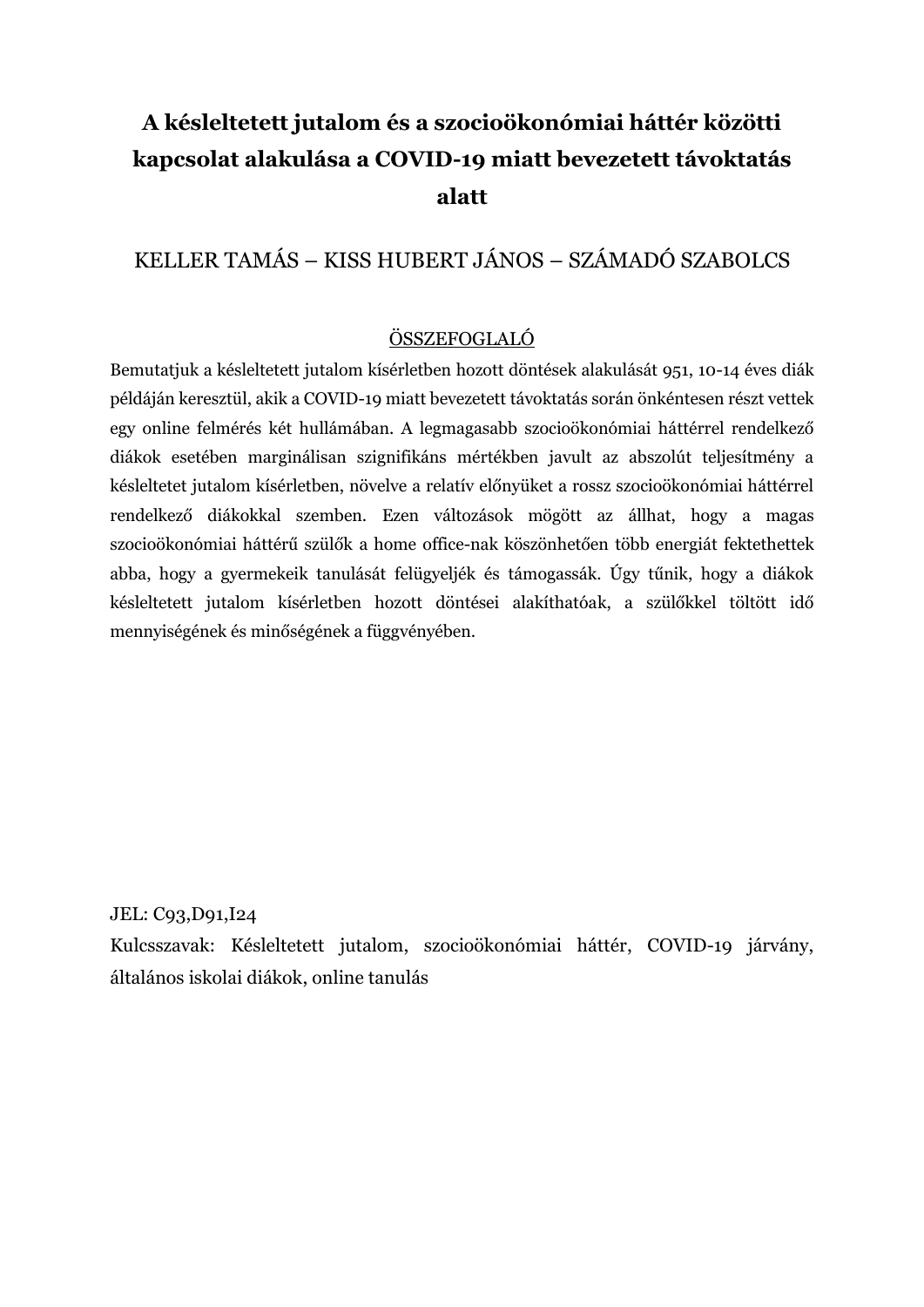# **The evolution of the relationship between delay of gratification and socioeconomic status during COVID-19-induced online education**

Tamás Keller $1,2,3^*$ 

https://orcid.org/0000-0001-6943-0955

Hubert János Kiss<sup>2,4</sup>

https://orcid.org/0000-0003-3666-9331

- <sup>1</sup> Computational Social Science Research Center for Educational and Network Studies, Centre for Social Sciences
- <sup>2</sup><br>Institute of Economics, Centre for Economic and Regional Studies
- $\frac{3}{4}$  TÁRKI Social Research Institute, Budapest
- <sup>4</sup> Corvinus University of Budapest
- Corresponding author

*Address*

Tóth Kálmán utca 4 Budapest 1097 Hungary [keller.tamas@tk.mta.hu](mailto:keller.tamas@tk.mta.hu)

**Author contributions:** T.K. and H.J.K conceived the idea; T.K.collected the data; T.K.analyzed the data; T.K.made the figures and tables; T.K. and H.J.K. wrote the paper.

**Funding:** T.K and H.J.K acknowledge support from the Institute of Economics's internal grant that supported innovative research ideas during the COVID-19 epidemic. T.K. acknowledges support from the Hungarian National Research, Development and Innovation Office NKFIH (grant number FK 125358). H.J.K. acknowledges support from the Hungarian National Research, Development and Innovation Office NKFIH (grant number K 119683).

**Ethics:** Research was approved by the Ethics Review Committee of the Centre for Social Sciences (TK CSS). We confirm that all methods were carried out in accordance with relevant guidelines and regulations.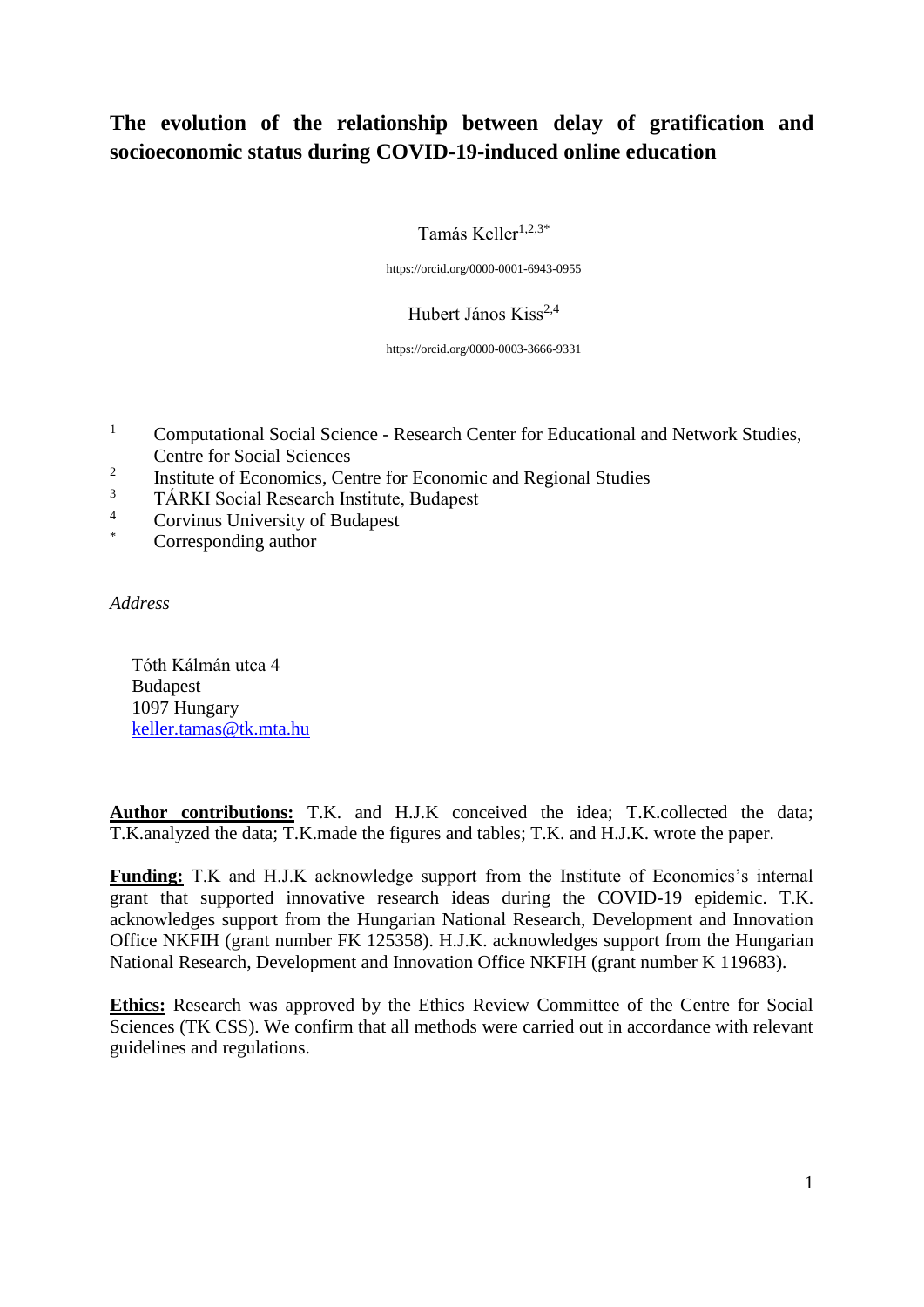## **Abstract**

We show the evolution of the delay of gratification (DG) of 951 students aged 10-14 years old during COVID-19-induced home-based online education by exploiting data from two waves of voluntary online surveys. Students with the highest socioeconomic status (SES) experienced a marginally significant absolute increase in DG, opening up a relative advantage between low- and high-SES students. The additional effort that high-SES parents invested due to the flexible home-office arrangements into the control and support of their offspring's' learning may have spurred these changes. Students' DG is thus malleable according to the quantity and quality of time parents spend with their children.

#### **Keywords**

Delay of gratification; Socioeconomic status; COVID-19 pandemic; Primary school students; Online education

#### **JEL codes**

C93, D91, I24

# **Highlights**

- Focus on students' delay of gratification (DG) and socioeconomic status (SES)
- Observation of DG twice in ca. 30-day period during COVID-induced online education
- Finding that high-SES students' DG increased, opening a relative SES-induced gap
- Students' online education benefitted from parental effort through home-office
- Students' DG is malleable according to time parents spend with children.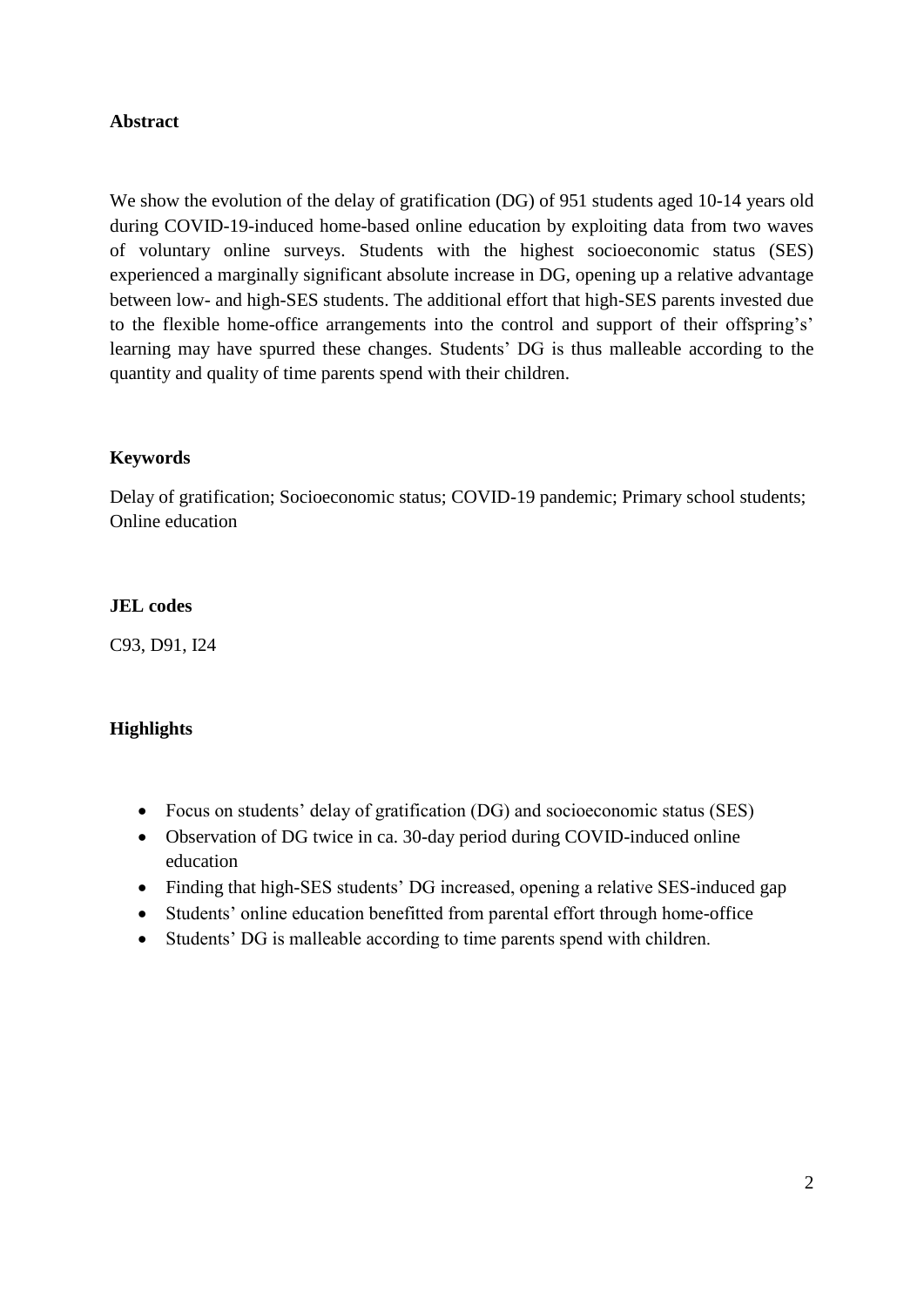# **Introduction**

We describe the short-term effect of the COVID-19-induced shift to home-based online education on primary school students' delay of gratification (DG), with a focus on socioeconomic status (SES) differences.

DG is an aspect of time preference, often referred to as patience or self-control. Children with the ability to delay gratification enjoy numerous favorable outcomes later in life, including better school performance and health and higher lifetime income (Mischel et al., 1989). Higher SES induces systematically different parenting environments that spur students' DG predominantly through parental time with children (Deckers et al., 2015).

COVID-19 has had a profound impact on many aspects of life. On the one hand, it has led to school closures: here, low-SES families coped less efficiently with the extra burden of home-based online education than prosperous families (Bacher-Hicks et al., 2020), potentially diminishing students' DG. On the other hand, COVID-19 has induced a more intensive shift to home-working, especially among high-SES families (Gaudecker et al., 2020), increasing the time parents spent with offspring.

We argue that students needed self-control related to time-management (an aspect of DG) to fulfill the requirements of online education. The transition from classroom-based education to home-based online education meant that students lacked a controlled schoolbased learning-environment. This required additional parental effort related to providing them with the necessary learning environment, which manifests in parental control and support.

Working from home was more prevalent among high-SES families during the pandemic, and such families supervised their children's homeschooling more rigorously, increasing DG and opening up a relative gap between the lowest and highest SES students' DG. Our data provide suggestive evidence that supports this argument.

# **The context of the research and the data**

Due to the massive increase in the number of those infected by COVID-19, on March 13, Hungary's prime minister announced a switch to home-based online education from March  $16.1$ 

<u>.</u>

<sup>1</sup> https://hungarytoday.hu/hungary-schools-digital-distance-education/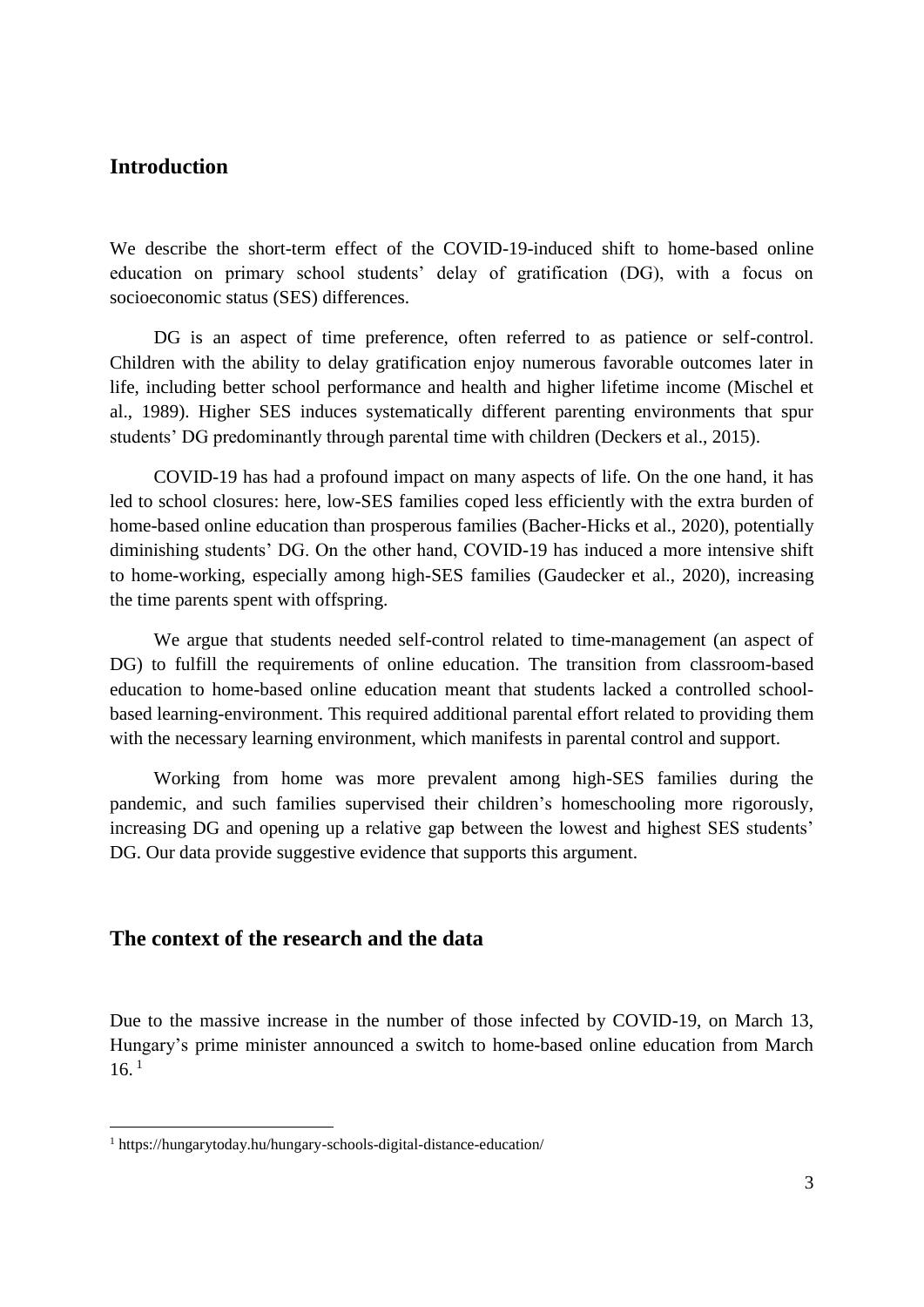Online education remained in force until the end of the academic year 2019/2020: a period of 91 days. In practice, however, online learning began in mid-April. In the first two weeks, schools had difficulty providing online education. When families and schools became accustomed to the new circumstances, the eight-day long spring break interrupted or further postponed the switch.

We collected data through two consecutive online surveys among 10-14-year-old students in 28 rural Hungarian primary schools and 126 classrooms in grade-levels 4 to 8. Our sample is not representative of the corresponding school population, and the performance of students in the participating schools was ca. 0.2 standard deviations below the national average for math and reading-comprehension tests.

Students' participation in online surveys was voluntary, resulting in an average response rate of 60%. We began the first wave of data collection (W1) 32 days after students switched to home-based digital education. The median response in W1 occurred on the thirty-ninth day of digital education. Thus, most students' answers relate to the first half of the online education period (for the number of responses per day in W1 and W2, respectively, see Figure 1, upper chart).

We opened the second wave of data collection (W2) eight days after closing W1. For median students, 32 days elapsed between W1 and W2 (ranging between 12 and 48 days), enabling us to observe changes in a relatively short period (for the examined period between W<sub>1</sub> and W<sub>2</sub> per student, see Figure 1, lower chart).

During W1 and W2, students could fill in the online questionnaire flexibly, resulting in two kinds of variation. First, variation exists regarding when we first observed students. Second, the number of days that elapsed between W1 and W2 (i.e. the period covered by home-based online education) is not uniform between students.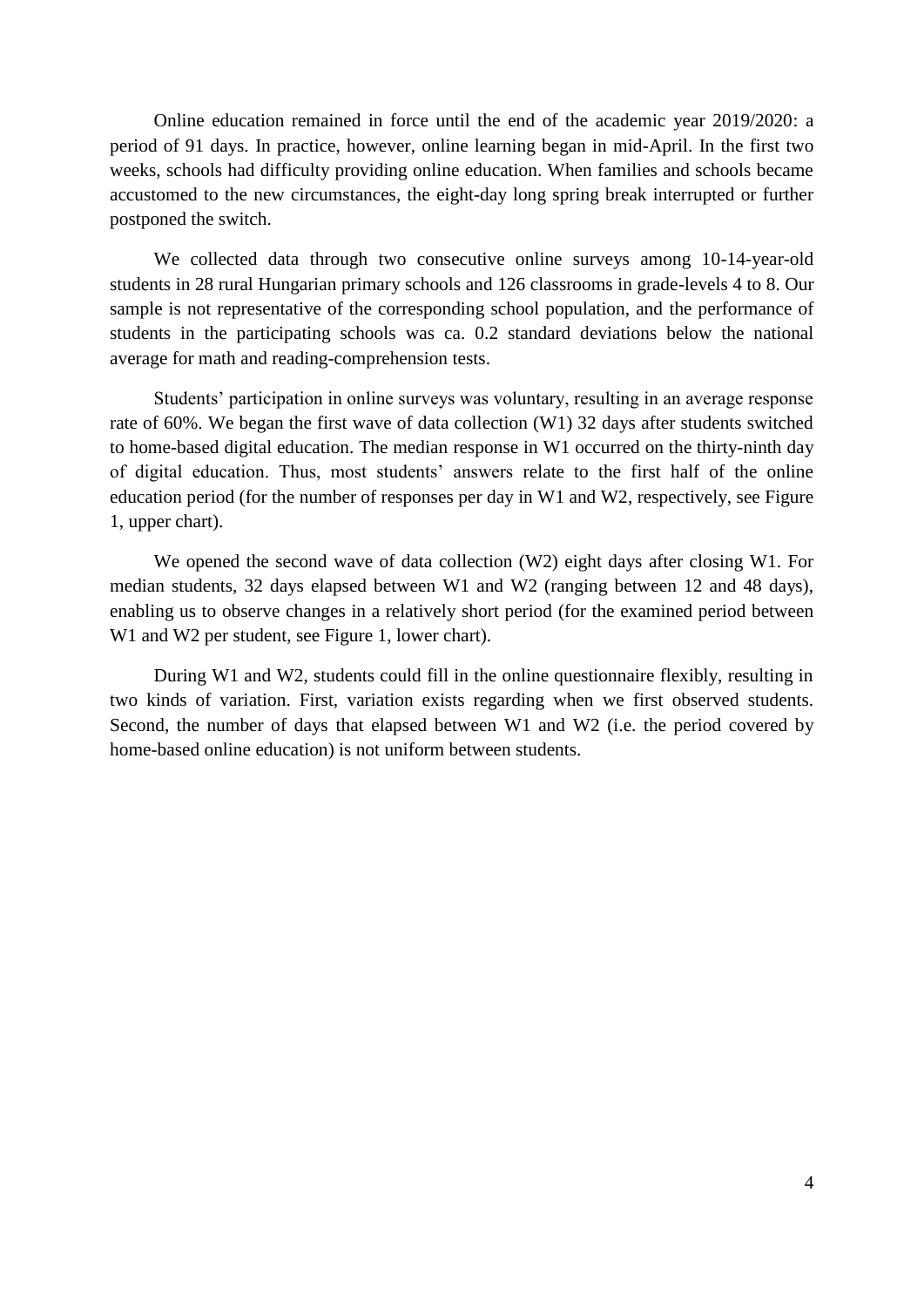

\* Every student is represented with a thin line indicating the number of days elapsed between W1 and W2. Lines are ranked according to the starting date of W1 and the numbers of days between W1 and W2. Number of students = 951

## **Figure 1: Number of responses per day in W1 and W2 respectively (upper charts) and the period per student between W1 and W2 (lower chart)**

By comparing data in W1 and W2, we exploit having two observations from the same students. We eliminate all individual differences that are constant over time – including variation between students concerning the start of W1 and elapsed time between W1 and W2 by deploying student-fixed-effects in our estimations.

Our outcome variable is students' DG. We measured DG in a hypothetical choicesituation (without real incentives). We asked the following question "*You can see colorful wristbands in the picture below. Imagine you could choose from these wristbands. The number of wristbands you can choose depends on when you would like to receive them. If you would like to receive them today, then you can choose one wristband. If, however, you wait until tomorrow, you can choose two wristbands.*" A similar measurement of DG was proposed by Mischel (1974).

We measured students' SES by the following question before the school closures: *"How many books do you have? You should count the number of books you and your parents possess together. Please do not include your coursebooks and newspapers."* This question is a standard one in nationwide surveys.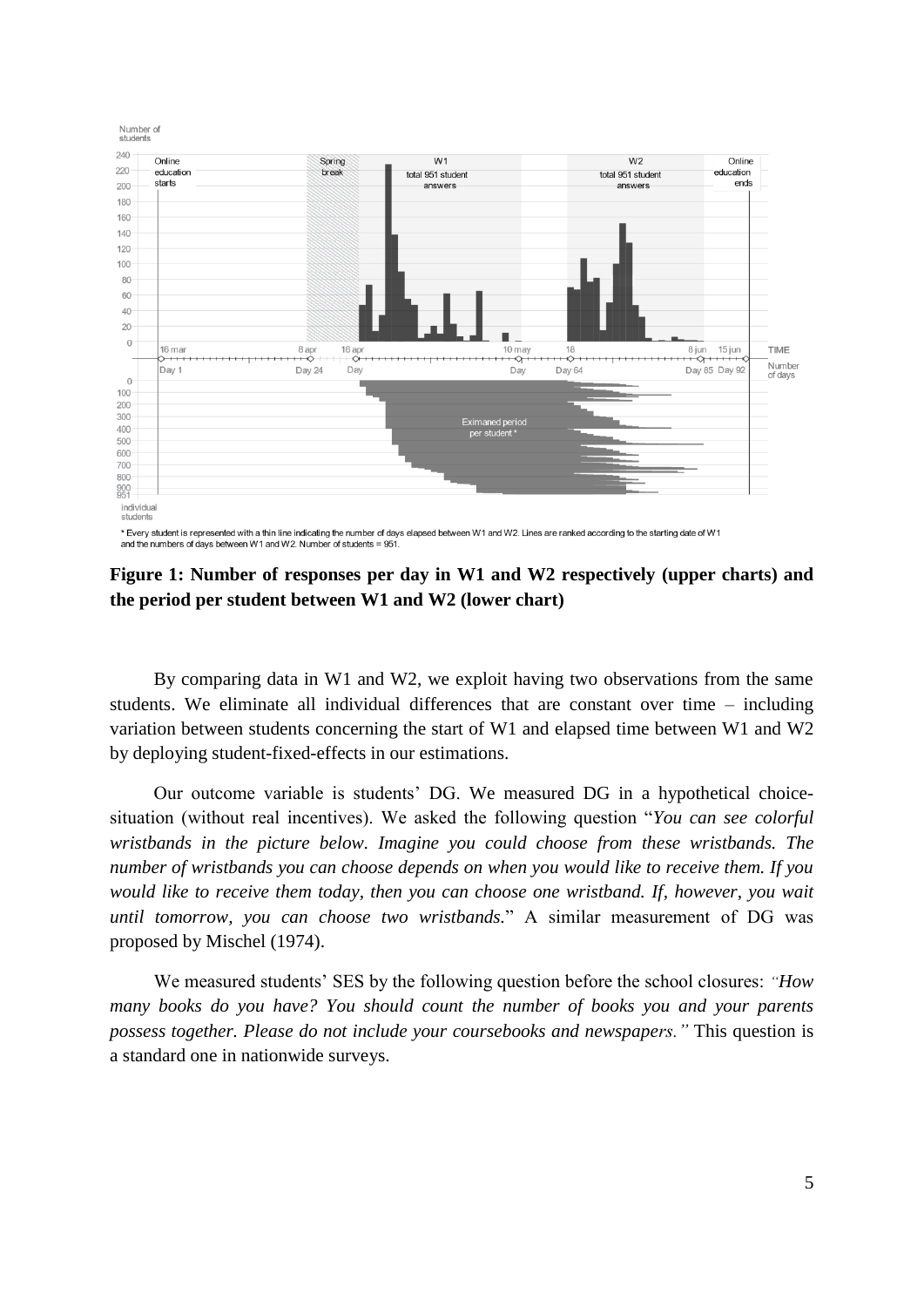# **Changes in DG during Covid-19**

Figure 2 shows the share of students who opted for two wristbands (DG) in each category of the variable: "Number of books at home" (SES). In W1, the relationship between SES and DG is not linear, but rather an inverted U-shape, peaking in DG in the mid-range of SES. The relationship between SES and DG is closer to linear in W2.

Between W1 and W2, DG marginally increases by 7.5 percentage-points  $(p=0.082)$ among high-SES students and decreases (but not significantly) by 5.6 percentage-points  $(p=0.154)$  among low-SES students.<sup>2</sup> Since the standard deviation (SD) of DG is 0.39 in W2, these absolute changes are meaningful.

The classroom-fixed-effect regression results corroborate the relative SES-induced differences in DG visible in the graphical representation of raw data. Relative to the lowest SES-category (Book<50), middle-SES students (Book=300) have higher DG of 11.5 percentage points (p=0.008) in W1 (Column 1, Table 1), but the highest SES students' DG (Book>1000) statistically does not differ (p=0.893). Social differences in DG emerged between low and high SES students in W2. For example, relative to the lowest SES category, the highest SES students have 12.9 percentage points higher DG ( $p=0.035$ ) in W2 (Column 2, Table 1).

<u>.</u>

<sup>&</sup>lt;sup>2</sup> Without conditioning on SES, DG does not change between W1 and W2 (diff=0.05, p=0.77).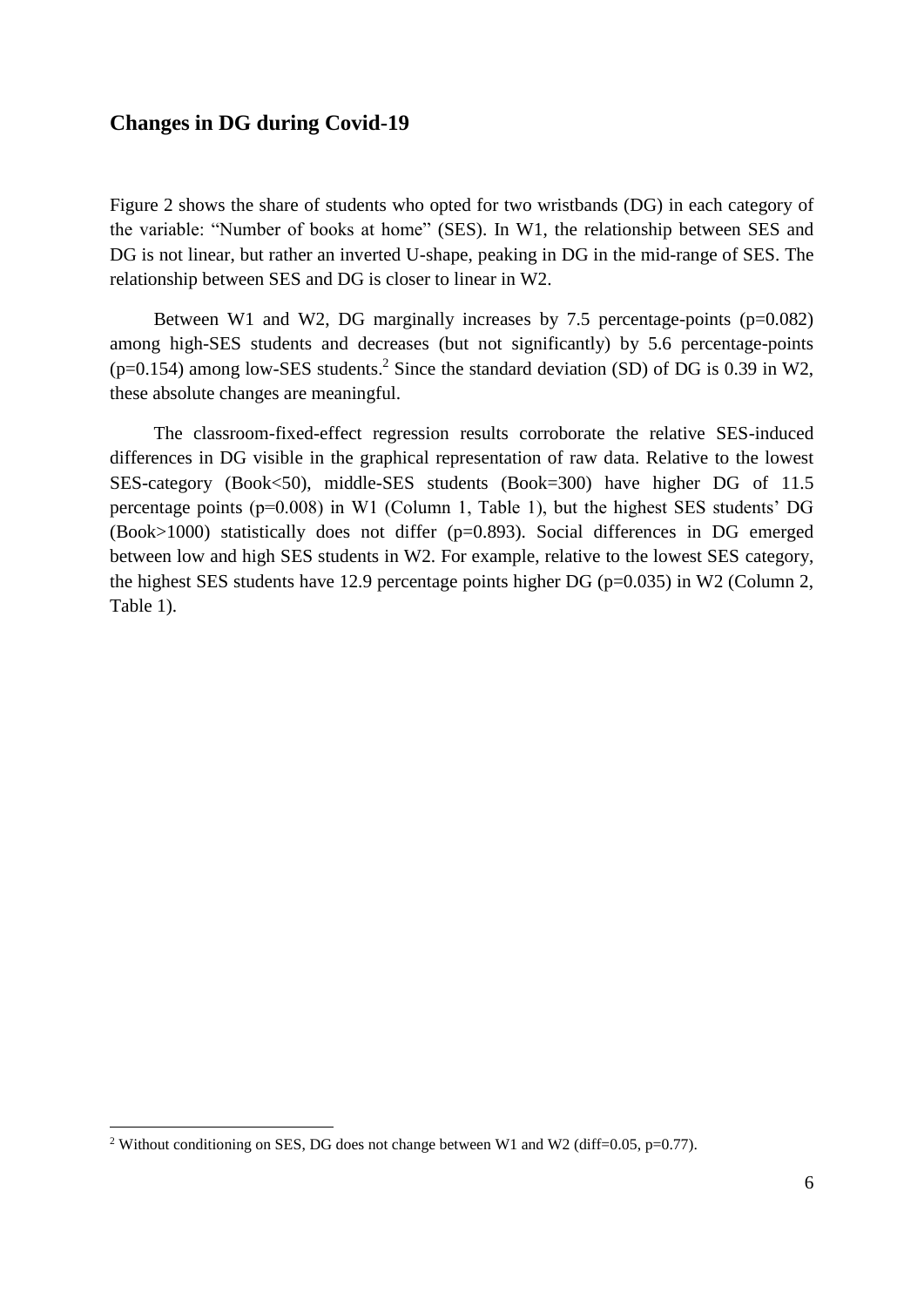

**Figure 2.: The raw relationship between SES and DG in W1 and W2 (top) and the number of responses in each SES category (bottom).** 

Relative SES differences intensified between W1 and W2, as the student-fixed-effect linear (Column 3) and logit (Column 4) models show. For example, the relative difference in DG between the lowest-SES category (Book<50) and the highest-SES category (Book>1000) increased by 13.2 percentage points ( $p = 0.028$ ) between W1 and W2. The conditional logit model supports the result qualitatively but shows different p-values for the change in the SESgradient ( $p = 0.003$  in Book>1000). The induced relative difference between low/high-SES students is large; 34% of the SD of the pooled DG.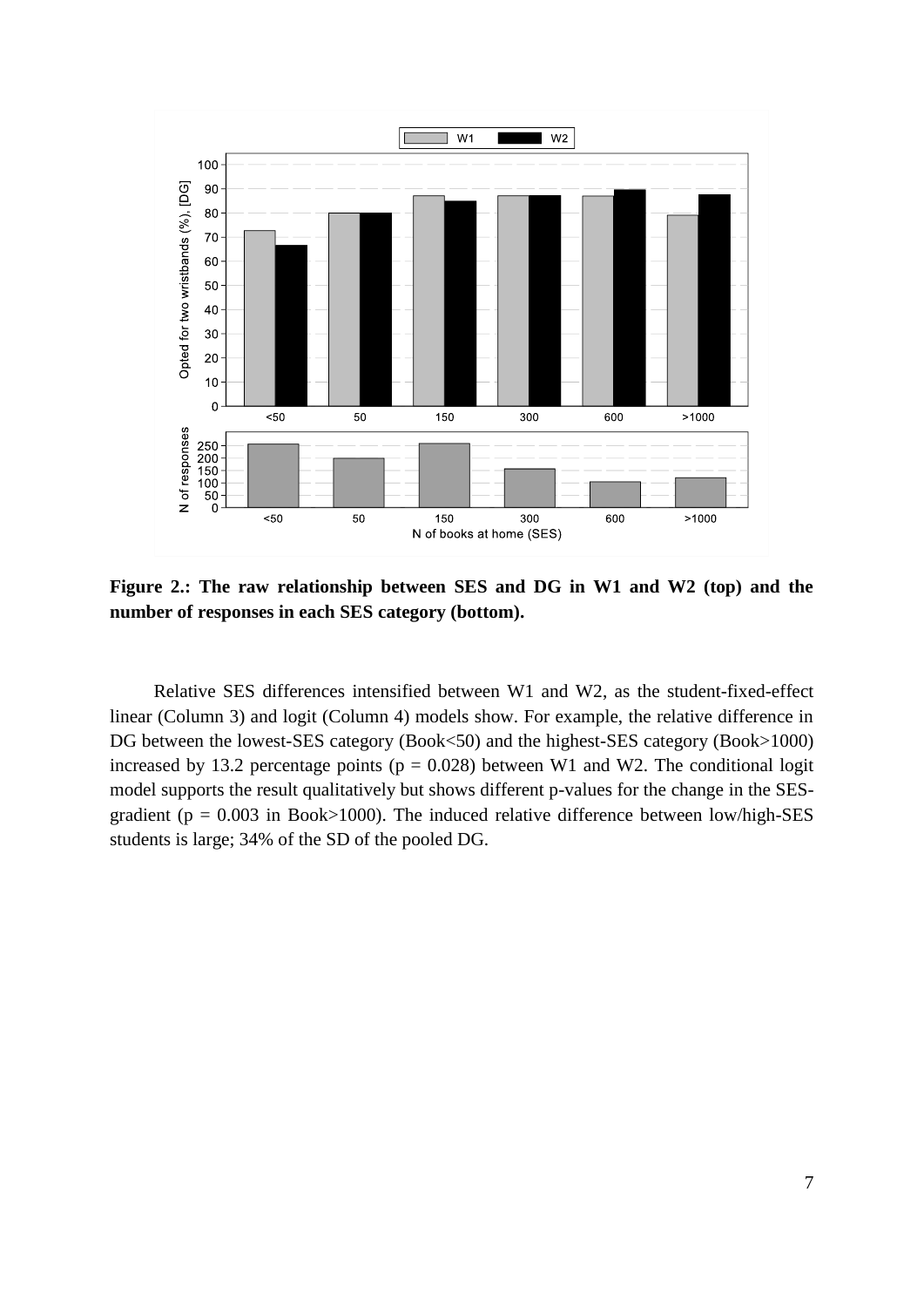# **Table 1.: Relative SES-related-differences in the level (Column 1-2) and change (Column 3-4) of DG**

|                     | $(1)^a$   | $(2)^{a}$ | $(3)^{b}$ | $(4)^c$   |
|---------------------|-----------|-----------|-----------|-----------|
|                     | W1        | W2        | W1/W2     | W1/W2     |
| Book $< 50$         | Ref.      | Ref.      | Ref.      | Ref.      |
| $Book = 50$         | 0.037     | $0.105*$  | 0.074     | $0.916+$  |
|                     | (0.050)   | (0.041)   | (0.055)   | (0.530)   |
| $Book = 150$        | $0.101*$  | $0.136*$  | 0.034     | 0.279     |
|                     | (0.044)   | (0.053)   | (0.050)   | (0.502)   |
| $Book = 300$        | $0.115**$ | $0.154**$ | 0.056     | 0.654     |
|                     | (0.040)   | (0.054)   | (0.055)   | (0.724)   |
| $Book = 600$        | $0.092+$  | $0.148*$  | 0.067     | 0.942     |
|                     | (0.050)   | (0.059)   | (0.054)   | (0.825)   |
| Book > 1000         | 0.008     | $0.129*$  | $0.132*$  | $2.263**$ |
|                     | (0.056)   | (0.058)   | (0.059)   | (0.755)   |
| <b>Observations</b> | 951       | 951       | 1,902     | 1,902     |

All models include constants

Robust standard errors in parentheses, \*\*  $p<0.01$ , \*  $p<0.05$ , +  $p<0.1$ 

<sup>a</sup> The coefficients in each category refer to the difference in the level of DG relative to the reference category (Book <50) and are obtained from a linear probability model. The models include classroom-effects. Standard errors are clustered at the school level.

 $\overline{b}$  The coefficients in each category refer to the change in DG between W1 and W2 relative to the reference category (Book <50) and are obtained from a linear probability model. The model includes student-fixed effects. Standard errors are clustered at the classroom level.

<sup>c</sup> Logit coefficients were obtained from a conditional (fixed-effects) logistic regression. The coefficients in each category refer to the change in DG between W1 and W2 relative to the reference category (Book <50). The model includes student-fixed effects. Standard errors are clustered at the classroom level.

# **Conclusions**

We observed the evolution of primary school students' DG during the COVID-19-induced switch from classroom-based to home-based online education, focusing on socioeconomic differences. We exploited having two observations about 951 students in 126 classrooms from 28 rural Hungarian primary schools, and performed student-fixed-effect estimations. We found that the highest SES students experienced a marginally significant absolute increase in DG (7.5 percentage point) and a 13.2 percentage relative gain compared to the lowest SESstudents during a relatively short (30-day) interval. These are substantial changes relative to the SD in DG.

Our results are conservative estimations for two reasons. First, our first measurement of students' DG occurred during (not before) the switch to online education. Thus, we likely underestimated the entire change in students' DG during online education. Second, students may have aimed to be consistent in their answers – they might have remembered in W2 how they had answered the same DG-question in W1 due to the short time between the two waves,